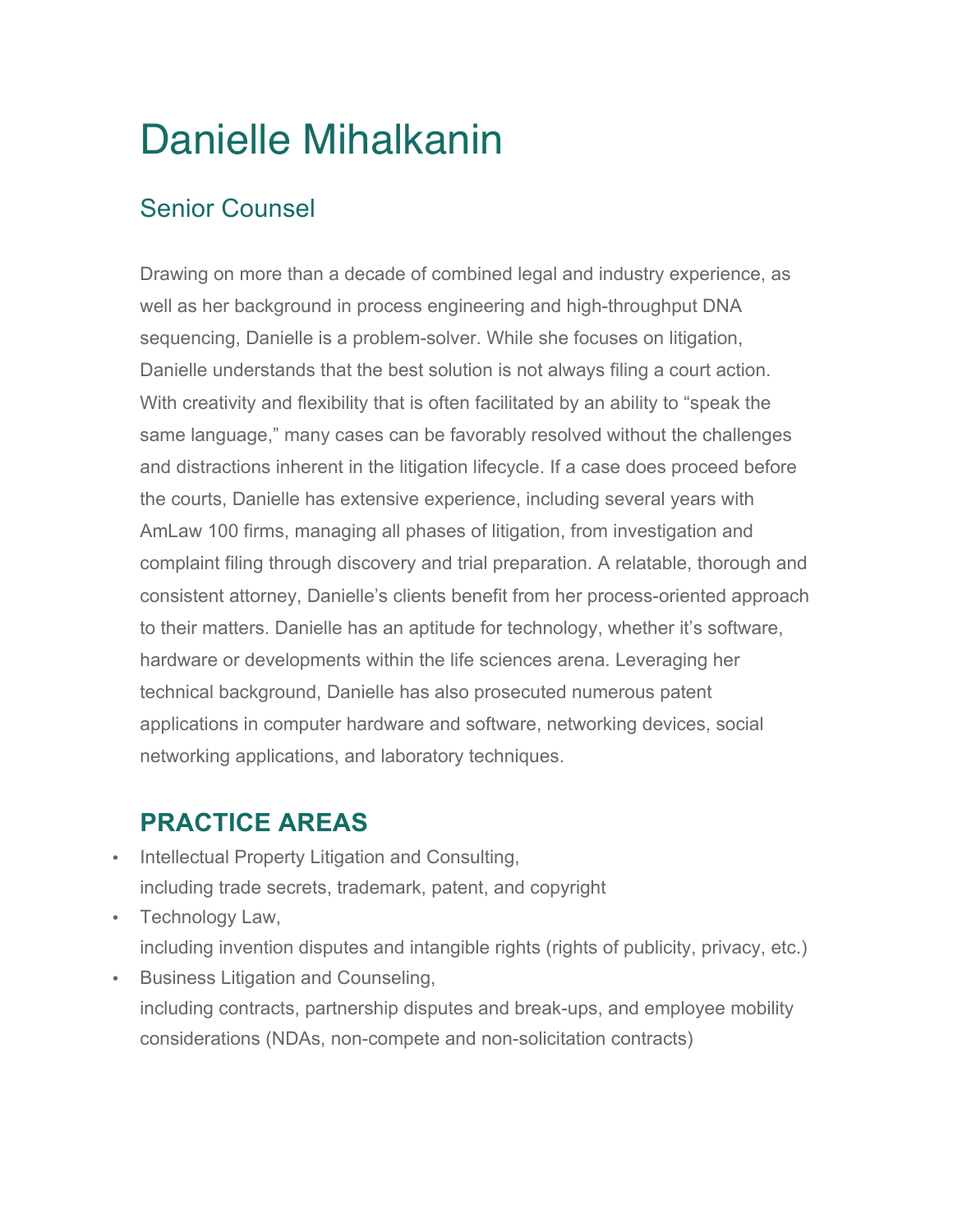# **MEMBERSHIPS AND AFFILIATIONS**

- San Mateo County Bar Association
- Santa Clara County Bar Association
- Adjunct Professor Lincoln Law School of San Jose
- Lead Content Editor Santa Clara High Technology Law Journal

# **OTHER DISTINCTIONS**

- Lead content editor for the Santa Clara High Technology Law Journal
- Witkin Awards: Complex IP Litigation, Pre-Trial Litigation Techniques, Biotechnology Law, Patent Lit, Technology Licensing, Trademarks and Unfair **Competition**
- CALI Award for Advance IP Research

# **EDUCATION**

- University of California, Santa Barbara, B.S. in Biochemistry
- University of Santa Clara Law School, J.D.

## **BAR ADMISSIONS**

- **California**
- The United States Patent and Trademark Office
- Federal courts in the Northern and Southern Districts of California

# **CONNECTING WITH DANIELLE**

#### *Intro to tech?*

• As a member of the student advisory board of the Greater San Diego Science & Engineering Fair when I was in high school, I had guest access to the San Diego Supercomputer Center, as it was the first host to the science fair's website. We brought the science fair online in 1996.

## *Favorite app?*

• While not really an app, I am a fan of all IoT for home automation. I love that I can remotely control various aspects of my house, which increases home security, energy efficiency and convenience.